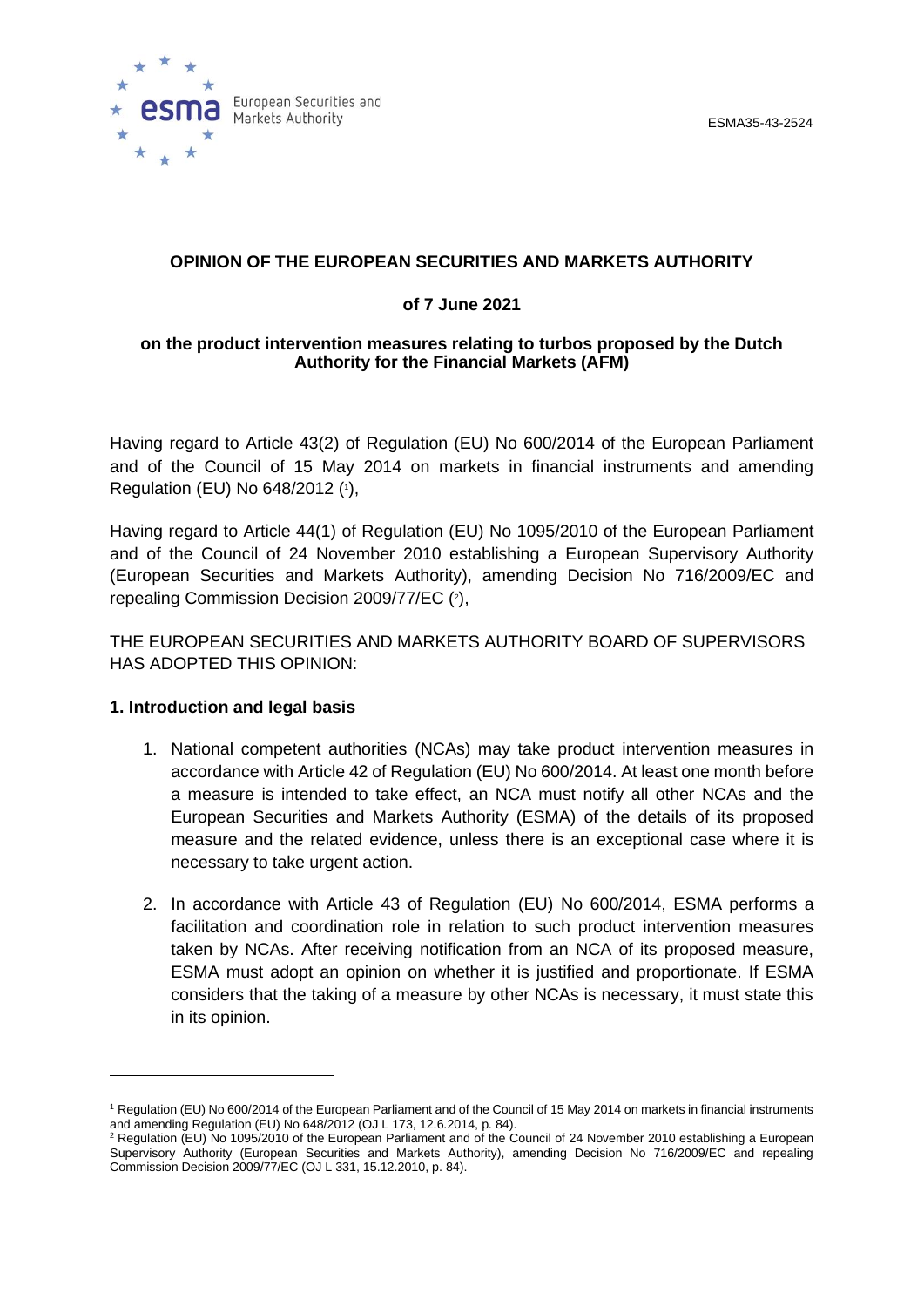

- 3. The Dutch Authority for the Financial Markets (AFM) notified ESMA on 25 January 2021 of its intention to take product intervention measures under Article 42 of that Regulation (national measures). The AFM provided further information on the content of its notification on 3 May 2021.
- 4. Prior to the notification, the AFM published a consultation paper ( 3 ) setting forth the rationale for the national measures.
- 5. The national measures set out in more detail below consist of a permanent restriction of the marketing, distribution or sale of turbos to retail clients in the Netherlands. In particular, they would introduce (i) a leverage cap, (ii) a prohibition to provide retail clients with a payment or other prohibited benefits in relation to the marketing, distribution or sale of a turbo, and (iii) the requirement of a risk warning, all by and large in line with existing restrictions already applicable to contracts for differences (CFDs) in the Netherlands ( 4 ) and throughout the Union ( 5 ).
- 6. Turbos addressed by the national measures are bonds that have a stop-loss feature and whose value is derived from the value of an underlying asset and the financing of the value of the underlying asset, or other debt instruments that have a stop-loss feature and whose value is derived from the value of an underlying asset and the financing of the value of the underlying asset. They are high-risk leveraged products with which investors speculate that the prices of the underlying asset, such as a share, an index or a currency, will rise or fall.
- 7. First, the national measures propose to introduce a leverage cap. The following maximum leverage is proposed by type of underlying:
	- a) 30 when the underlying currency pair is composed of any two of the following currencies: US dollar, Euro, Japanese yen, Pound sterling, Canadian dollar or Swiss franc;
	- b) 20 when the underlying index, currency pair or commodity is:
		- i. any of the following equity indices: Financial Times Stock Exchange 100 (FTSE 100); Cotation Assistée en Continu 40 (CAC 40); Deutsche Bourse AG German Stock Index 30 (DAX30); Dow Jones Industrial Average (DJIA); Standard & Poors 500 (S&P 500); NASDAQ Composite Index (NASDAQ), NASDAQ 100 Index (NASDAQ 100); Nikkei Index (Nikkei 225); Standard & Poors/Australian Securities Exchange 200 (ASX 200); EURO STOXX 50 Index (EURO STOXX 50);

<sup>&</sup>lt;sup>3</sup> The consultation paper can be downloaded at https://www.afm.nl/en/nieuws/2020/december/consultatie-beperking-turbos.

<sup>4</sup> https://www.afm.nl/en/nieuws/2019/apr/binaire-opties-cfds-interventies.

<sup>5</sup> See https://www.esma.europa.eu/policy-activities/mifid-ii-and-investor-protection/product-intervention.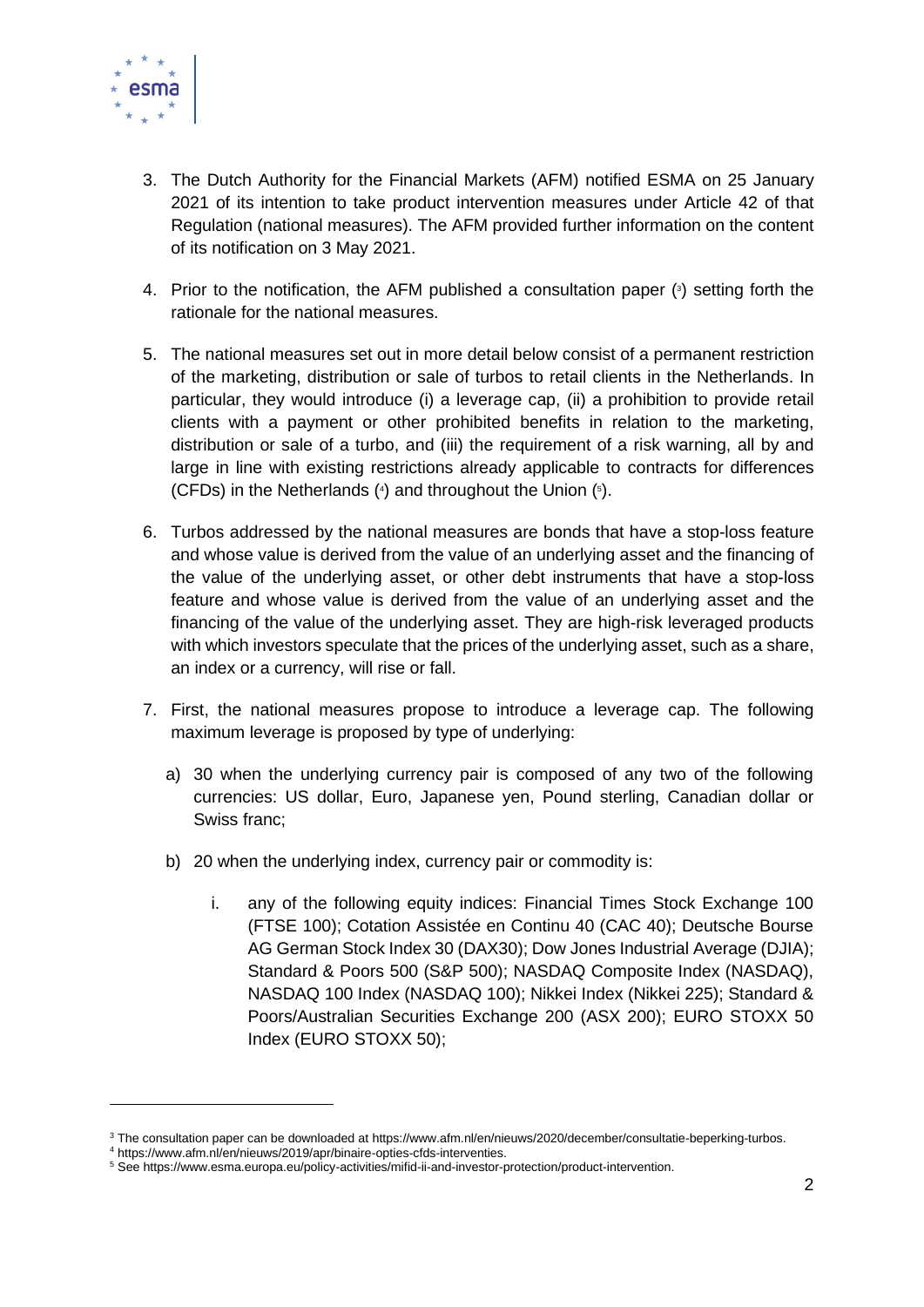

- ii. a currency pair composed of at least one currency that is not listed in point (a) above; or
- iii. gold;
- c) 10 when the underlying commodity or equity index is a commodity or any equity index other than those listed in point (b) above;
- d) 2 when the underlying asset is a cryptocurrency; or
- e) 5 when the underlying asset is:
	- i. a share; or
	- ii. not otherwise listed in this Article.
- 8. Second, the national measures would introduce a risk warning which, generally, shall include an up-to-date provider-specific loss percentage based on a calculation of the percentage of retail clients that have lost money in trading in turbos with a specific provider. The calculation shall be performed every three months and cover the twelvemonth period preceding the date on which it is performed.
- 9. Third, turbo providers would be prohibited from directly or indirectly providing retail clients with a payment, monetary or non-monetary benefits in relation to the marketing, distribution or sale of a turbo, other than the price of the turbo sold by the retail client or the payment of the residual value on settlement of the turbo.
- 10. Against the backdrop that turbos unlike CFDs do not create a residual debt risk for investors, i.e. that turbo investors cannot lose more than the money invested, the measures would not introduce a margin close-out protection and a negative balance protection as are applicable to CFDs and CFD accounts.
- 11. The national measures are intended to apply both to turbo providers authorised in the Netherlands and to turbo providers authorised in another Member State that provide investment services and/or perform investment activities in the Netherlands by way of a branch or the freedom to provide services.
- 12. Turbo providers are (i) investment firms within the meaning of Article 4(1)(1) of Directive 2014/65/EU $(\text{6})$ , (ii) credit institutions within the meaning of Article 4(1)(27) of that Directive, when providing investment services and/or performing investment activities, and (iii) market operators within the meaning of Article 4(1)(18) of that Directive, including any trading venues they operate.

<sup>6</sup> Directive 2014/65/EU of the European Parliament and of the Council of 15 May 2014 on markets in financial instruments and amending Directive 2002/92/EC and Directive 2011/61/EU (OJ L 173, 12.6.2014, p. 349).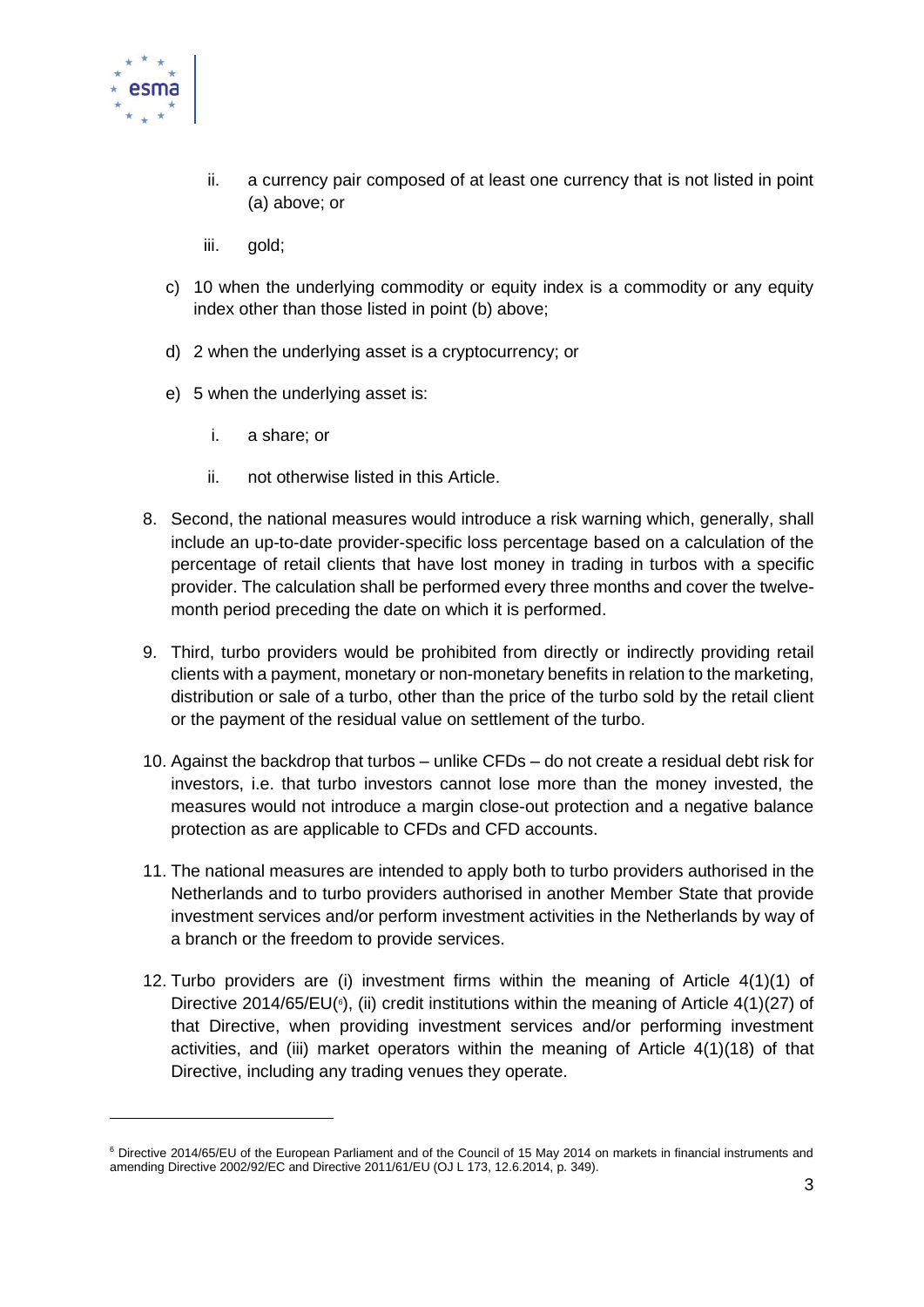

- 13. Neither ESMA nor any other NCA ( 6 ) has taken product intervention measures relating to turbos. ESMA and all other NCAs, however, have implemented similar product intervention measures in relation to CFDs<sup>®</sup>.
- 14. The AFM informed ESMA that the national measures are expected to take effect no earlier than two months from the date of publication of this opinion.

### **2. The AFM's justification of the product intervention measures**

15. The AFM notified ESMA that it has complied with the conditions set out in Article 42 of Regulation (EU) No 600/2014, including that it has assessed the relevance of all factors and criteria listed in Article 21 of Commission Delegated Regulation (EU) 2017/567 (<sup>7</sup> ) and taken into consideration all those that are relevant.

### *Significant Investor Protection Concerns*

16. The AFM reported the following significant investor protection concerns observed in the Netherlands:

### The degree of complexity, transparency and the specific features or components of turbos

- 17. Turbos are complex structured products that are typically traded on a trading venue. Some features of turbos are the dependency of their price on the value of the underlying asset, the financing level and the stop-loss level.
- 18. Turbos enable a retail client to invest, long or short, in the value of the underlying asset. A turbo does not give the retail client any direct entitlement to the value of the underlying asset. Owing to the lack of a direct entitlement, the retail client is exposed to the credit risk that the issuer may fail to meet its obligations with regard to the turbo. There is no such credit risk if the retail client invests directly in the underlying asset.
- 19. The retail investor can cash in on the indirect entitlement to the underlying asset by selling the turbo. In practice, the retail client will trade (virtually) exclusively with a single counterparty, which is often also referred to as liquidity provider or market maker. Generally, this counterparty is the issuer of the turbo itself or a party that has made arrangements with the issuer on trading in turbos. The AFM reported that, in their view, these arrangements are not clear for the retail client. The retail client is dependent on this counterparty for the pricing of the turbo. In principle, the counterparty is free to determine the bid and offer price, as well as the volume of the

<sup>&</sup>lt;sup>6</sup> Note in this context, however, that the UK Financial Conduct Authority (FCA) issued national product intervention measures capturing CFD-like options. See the FCA press release https://www.fca.org.uk/news/press-releases/fca-confirms-permanentrestrictions-sale-cfds-and-cfd-options-retail-consumers.

<sup>(8)</sup> See footnote no. 5.

<sup>7</sup> Commission Delegated Regulation (EU) 2017/567 of 18 May 2016 supplementing Regulation (EU) No 600/2014 of the European Parliament and of the Council with regards to definitions, transparency, portfolio compression and supervisory measures on product intervention and positions (OJ L 87, 31.3.2017, p. 90).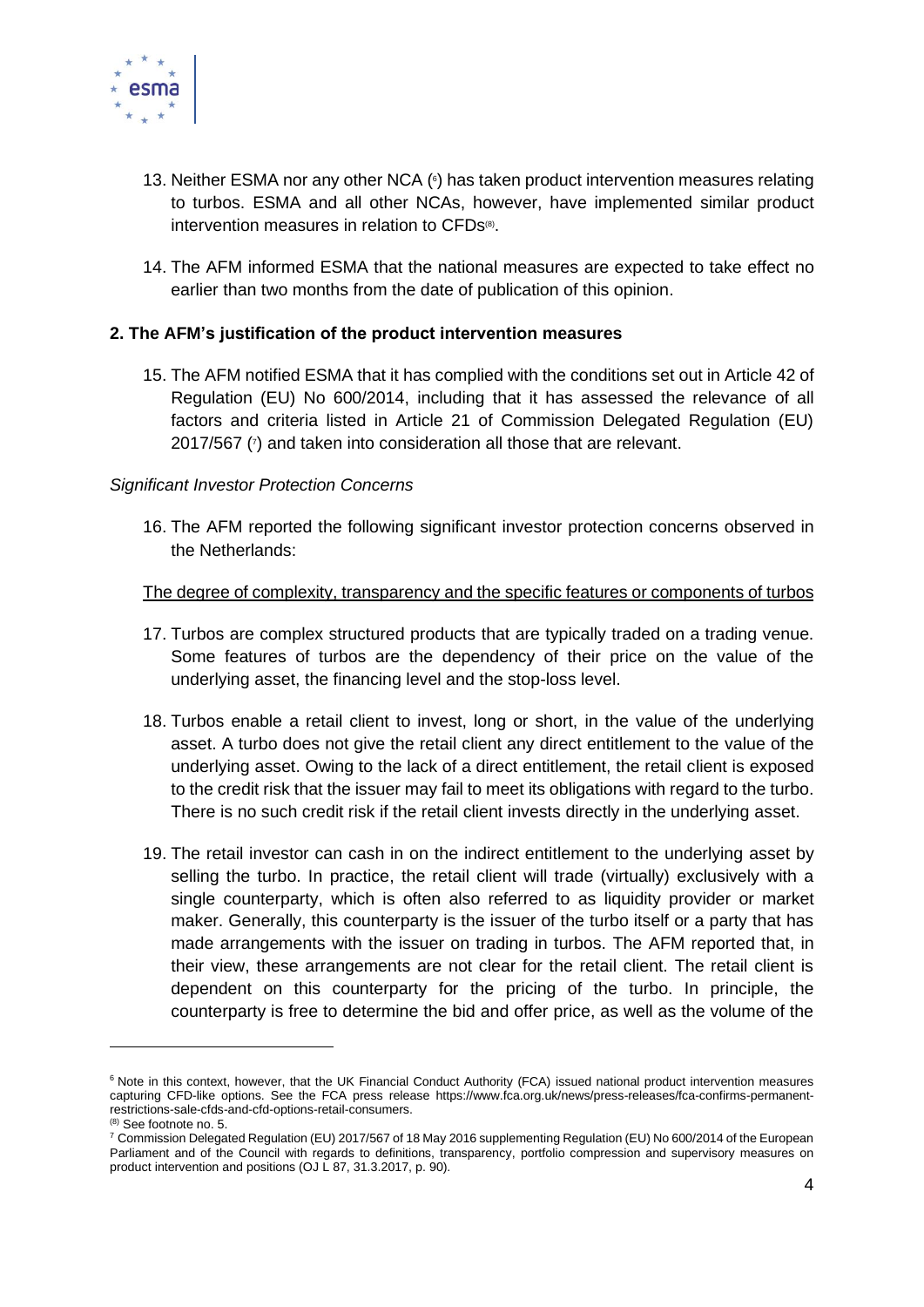

turbos requested and offered at its discretion. There is no such dependence on a single counterparty in order to be able to trade, nor the associated liquidity risk, if the retail client invests directly in the underlying asset.

- 20. A provision may apply to turbos to the effect that the issuer reserves the right to terminate the turbo. If the issuer makes use of this right, the turbo is terminated and its value, if any, is paid out, without the retail client having any influence on this. There is no such termination risk if the retail client invests directly in the underlying asset.
- 21. Another situation in which the turbo may be terminated is when the built-in stop-loss of the turbo is triggered. This happens when the price of the underlying asset reaches the stop-loss level. This feature contributes to the complexity of turbos. This product feature can wrongly give retail clients the impression that the stop-loss guarantees order execution at the stop-loss level. However, stop-loss levels for turbos do not guarantee any specific level of protection; instead, they solely commence the settlement process, with the settlement value of the turbo still to be specifically determined by the issuer. The price that the client receives for the turbo upon settlement may therefore differ from the price at which the stop-loss was set. A stoploss is not a unique feature of turbos, but owing to the leverage, the value of the turbo becomes more sensitive to price changes of the value of the underlying asset, which increases the risk of sudden losses in the stop-loss order execution with turbos. This means that the use of a stop-loss with turbos does not fully mitigate the risk of unexpected or significant loss.
- 22. The leverage of turbos arises from the financing structure that is used. For a turbo long, for instance, the issuer will provide the financing, up to the financing level, for buying the underlying asset. The retail client will not pay the full acquisition price of the underlying asset, but only the portion of the acquisition price that exceeds the financing level. This means that the notional value of the turbo exceeds the (net) value of the turbo. Owing to the use of the leverage, the price risk of turbos exceeds the price risk of a direct investment in the underlying asset.
- 23. The leverage can be considered to be the principal feature of turbos. Leverage increases the possible gains, but also the possible losses for retail clients. In its review published in 2013 (<sup>8</sup>), the AFM concluded that certain turbos with a high leverage offer investors an undesirably low prospect of a positive return. The AFM's review published in 2020 ( 9 ) stated that the leverage of turbos can reach 100 and higher. It also stated that the application of a higher leverage increases the risk of a larger loss to a greater extent than the 'risk' of a larger gain. The average return of a transaction in turbos is

<sup>8</sup> Aanbieders beloven betere bescherming beleggers bij risicovolle hefboomproducten', 3 September 2013, https://www.afm.nl/nlnl/nieuws/2013/sep/hefboomproducten.

<sup>9</sup> 'Nederlandse turbomarkt in beeld', February 2020, https://www.afm.nl/~/profmedia/files/onderwerpen/turbo/afm-turbosfactsheet-ned.pdf?la=nl-NL.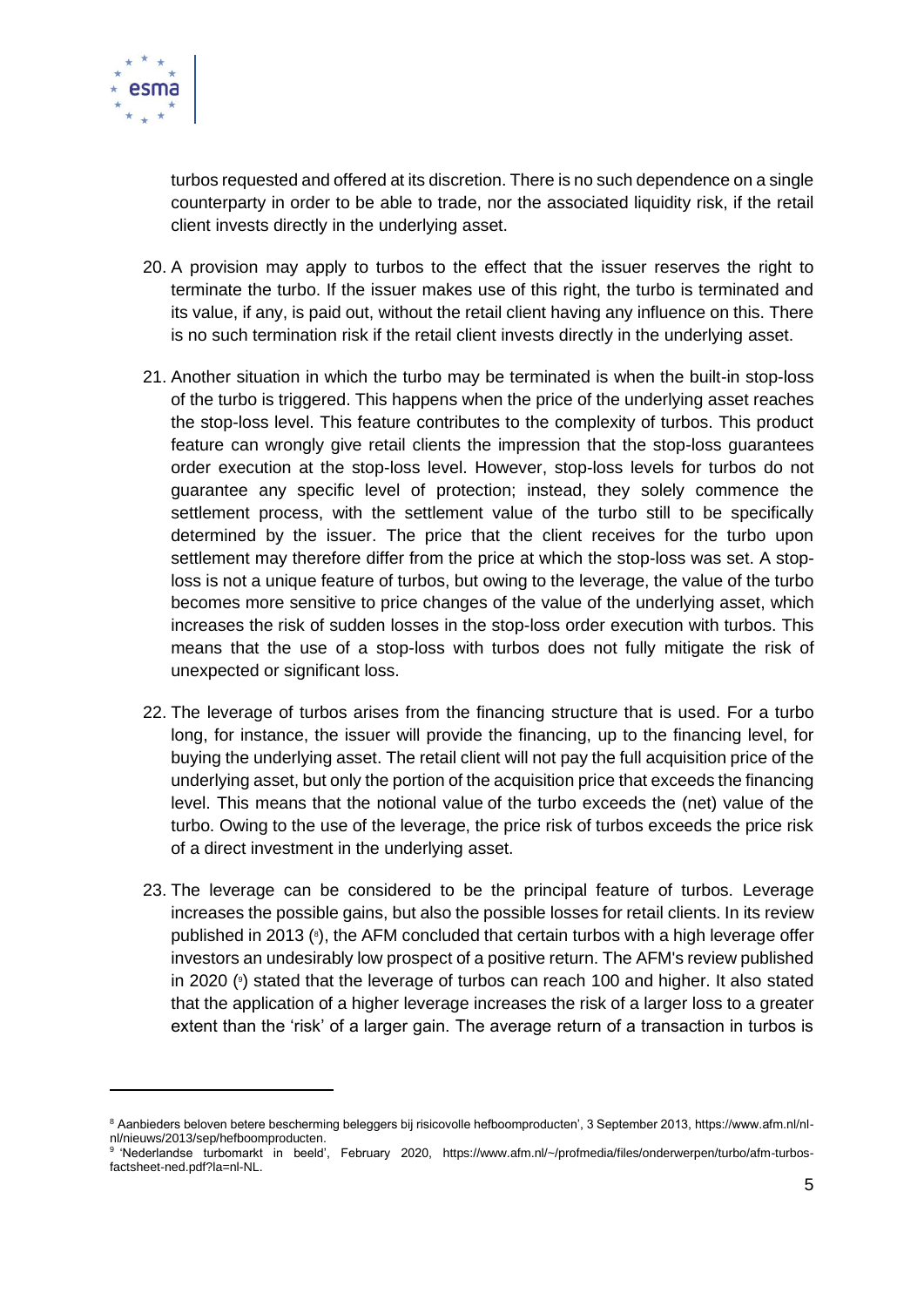

- 1.7% for leverage levels up to 30. This average return decreases to -8.6% for leverage levels exceeding 100.

- 24. Besides the greater price risk owing to the leverage, the financing structure of turbos also entails financing costs. The financing costs depend on the financing level and the interest rate of the financing. The issuer charges financing costs by adjusting the financing level of the turbo. As a result, the value of the turbo decreases over time *ceteris paribus*. This procedure in effect means that the financing costs are added to the financing already provided, creating a snowball effect. The longer the term of the turbo, the greater the financing costs per unit of time will therefore be<sup>10</sup>. Although retail clients themselves are not borrowing money when buying a turbo, they do bear the costs of the financing structure of the turbo. That is because the financing costs will reduce the return on the turbo. Also, the issuer can change the level of the interest rate for the financing structure. There is no such interest rate risk if the retail client invests directly in the underlying asset.
- 25. In addition to the financing costs, the transaction fees reduce the return on turbos. As stated above, generally the retail client is dependent on a single fixed counterparty for trading in turbos. The AFM reported that the way in which this counterparty determines the bid and offer prices is not transparent for the retail client. Generally, the difference between the bid and offer price of a turbo is greater than the difference in bid and offer price of the underlying asset. The spread costs derived from that difference are accordingly greater than for the underlying asset.
- 26. Costs charged by the distributor for buying and selling turbos are also part of the transaction fees. This can be a fixed amount or a percentage of the transaction value or a combination of both. Some distributors do not charge any costs for buying and selling (certain) turbos. In that case it is often not transparent for the retail client whether the distributor itself bears the costs for providing this service, or whether the distributor receives payments in another manner for buying and selling turbos, for instance by selling the order flows for turbos to a third party.
- 27. The BEST, or Barrier Equals Strike turbos, are a special category of turbos. The defining feature of BEST turbos is that the financing level is equal to the stop-loss level. A BEST turbo is terminated without any value if the price of the underlying asset reaches the stop-loss level. For (all) turbos, the financing level is adjusted (daily) by the financing costs. For BEST turbos, this adjustment means that the stop-loss level is also adjusted (daily). Therefore, BEST turbos are even more complex and involve higher risks than other types of turbos.
- 28. With BEST turbos, the issuer is exposed to the risk that the price of the underlying asset suddenly falls further as soon as the stop-loss level is reached. As a result, the

<sup>&</sup>lt;sup>10</sup> The interest rate is typically a benchmark interest rate increased with a margin, e.g. Euribor + 3%. For turbos short the interest rate is negative if the benchmark interest rate is higher than the margin.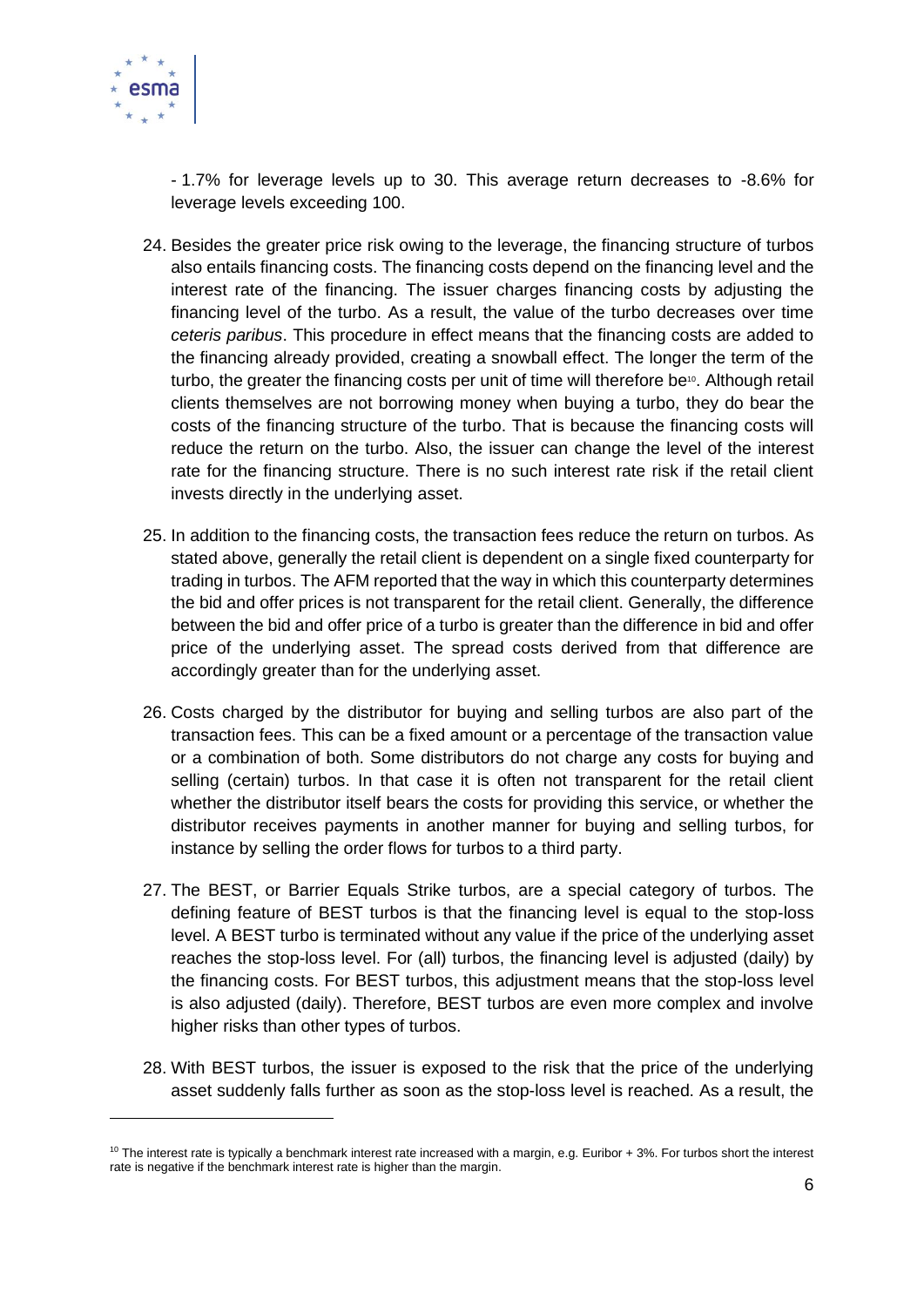

issuer may incur a price loss with the positions it has entered into in connection with issuing the turbo. The issuer will usually hedge this risk. These hedging costs are charged as part of the price of the turbo, and are also referred to as the *gap risk premium*. Determining the level of the gap risk premium is complex. The gap risk premium depends on numerous factors, such as the financing level, the price, the volatility and the liquidity of the underlying asset, and other market conditions. Viewed from the perspective of the retail client, this complexity is further increased due to the fact that the gap risk premium is not charged separately but as part of the total price of the turbo. It is therefore not transparent for retail clients to what extent the gap risk premium contributes to the total price of the turbo. It is virtually impossible for retail clients to assess whether the gap risk premium is in line with the risk incurred by the issuer.

- 29. Because the financing level is equal to the stop-loss level, BEST turbos enable the retail client to invest on the basis of (extremely) high leverage levels. The popularity of the BEST turbos in the Netherlands contributes substantially to the use of highleverage levels and the associated losses for turbos. Analysis by the AFM has established that BEST turbos account for 76% of all turbos traded. If the price of the underlying asset reaches the stop-loss level, the BEST turbo is settled at no value. It is immaterial in this context whether the price rebounds in a direction that is beneficial for the retail client after the stop-loss level was reached. The above mentioned analysis by the AFM has shown that 6% of all turbo transactions in the Netherlands result in a total loss of the amount invested. This total loss percentage can be attributed (virtually) in full to BEST turbos, as other types of turbos do, as a rule, pay out a residual value after executing the stop-loss.
- 30. Another feature that is connected to the leverage of turbos is their short term. The combination of high-leverage levels that are offered to retail clients, the volatility of certain underlying assets and the transaction fees that affect the return of the investment can lead to rapid changes in the retail client's investment position. As a result, retail clients are forced to act swiftly to maintain control of their risk position. The AFM has established that 56% of turbos traded in the Netherlands have a term of 24 hours or less. It further found that only 5% of turbos traded have a term of 720 hours or more. The AFM recognises that these kinds of short holding periods of positions for retail clients also occur with other financial instruments such as, for instance, shares and bonds. However, while the short holding period of positions is often only secondary in the case of other financial instruments, it is a predominant feature of turbos.
- 31. Another important aspect of the complexity of turbos is that the retail client would have to be able to understand, in addition to the features of turbos described above, also the specific features of the underlying asset in order to take an informed investment decision.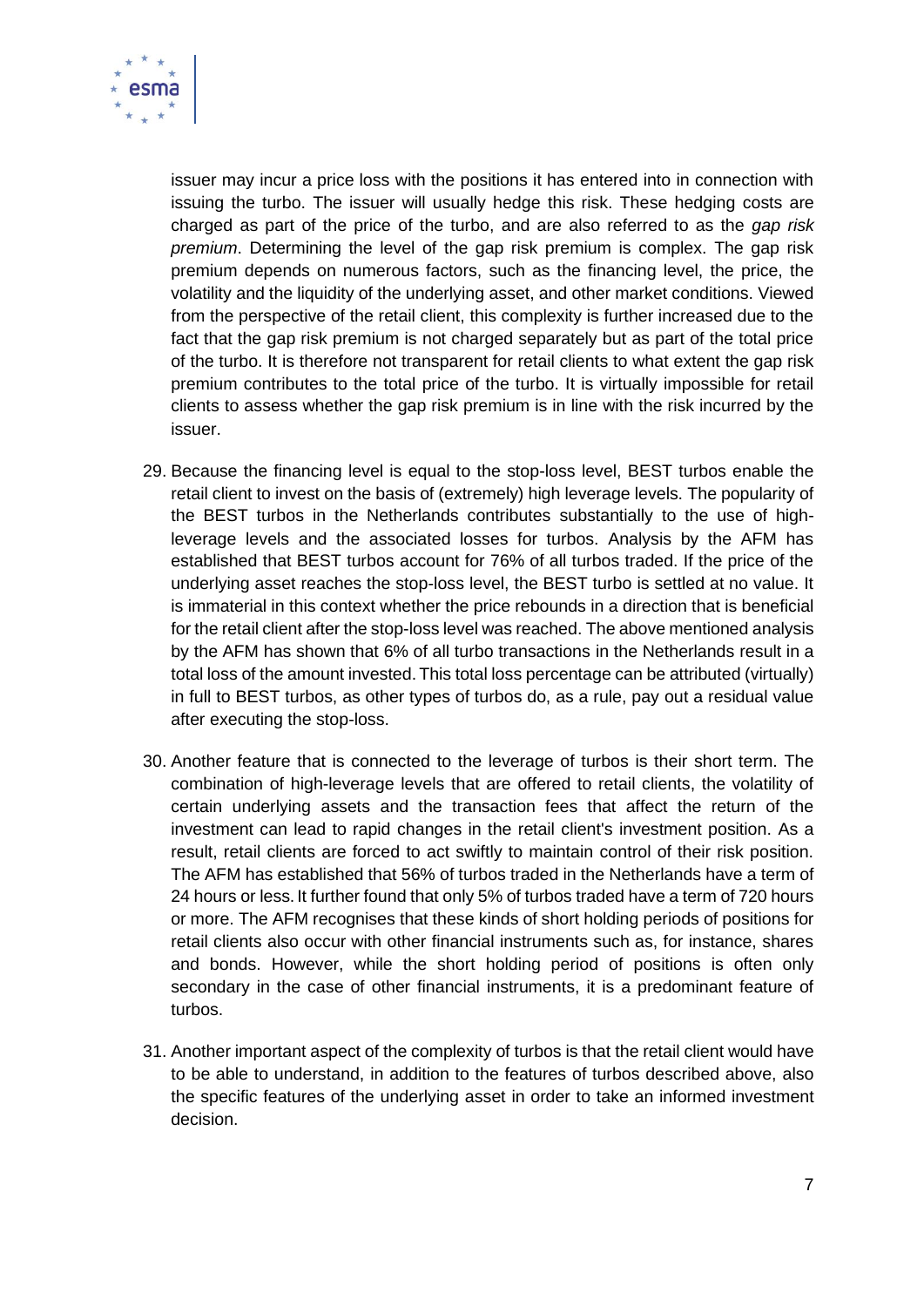

- 32. The two following examples reported by the AFM illustrate the way in which the interaction between the turbo and the underlying asset contributes to the overall complexity.
- 33. With FX trading, clients speculate on one currency against another. If neither of the two currencies is the currency in which the turbo is traded, any return for the client will depend on the actions the client takes to assess the price movements of the three currencies. This means that an investor must have extensive knowledge of all currencies concerned to be able to successfully understand the complexity of this kind of currency trading.
- 34. With some underlying assets, such as indices, it is possible to trade in a turbo outside the official trading hours of the underlying asset concerned. In that case, the underlying asset itself cannot be used to determine the value of the turbo; instead, it is derived from a different reference value. For a proper estimate of the price, the retail client must therefore not only possess knowledge of the underlying asset itself, but also of any derivative instruments that are used as a reference value. These derivative instruments are generally designed for the professional market rather than the retail market.
- 35. The AFM concludes for its market that the combination of features and risks of turbos and the costs and associated fees that are charged for trading in turbos are complex, involve high risks and lack transparency for retail clients. Retail clients usually do not have the in-depth knowledge that is necessary to understand the combination of features, risks and costs.

The size of potential detrimental consequences and the degree of disparity between the expected return or profit for investors and the risk of loss in relation to turbos

- 36. Based on the review published in 2020 ( <sup>11</sup>), the AFM estimates that there are 35,000 retail clients in the Netherlands who trade in turbos ( <sup>12</sup>). The average return achieved by Dutch retail clients by trading in turbos is negative: - €2,680. This average return is based on all active clients, i.e. all clients that have at least one turbo transaction in the observed period from 1 June 2017 to 30 June 2018. The number of active clients shows a slight increasing trend from 2015 to 2018 and the AFM estimates that the number of active clients has increased due to retail brokers that entered the Dutch turbo market in 2019 or later.
- 37. In total, the estimated negative result in the Netherlands is €94 million over a period of thirteen months. Of the total number of retail clients, 68% lost money by trading in turbos. In addition, the data reveals a relationship between the return achieved and

<sup>11</sup> Nederlandse turbomarkt in beeld', February 2020, https://www.afm.nl/~/profmedia/files/onderwerpen/turbo/afm-turbosfactsheet-ned.pdf?la=nl-NL.

<sup>12</sup> This number does not include distributors who commenced their activities in the Dutch market in the second half of 2019 or later. According to the AFM, the total number of retail clients trading in turbos will therefore be higher.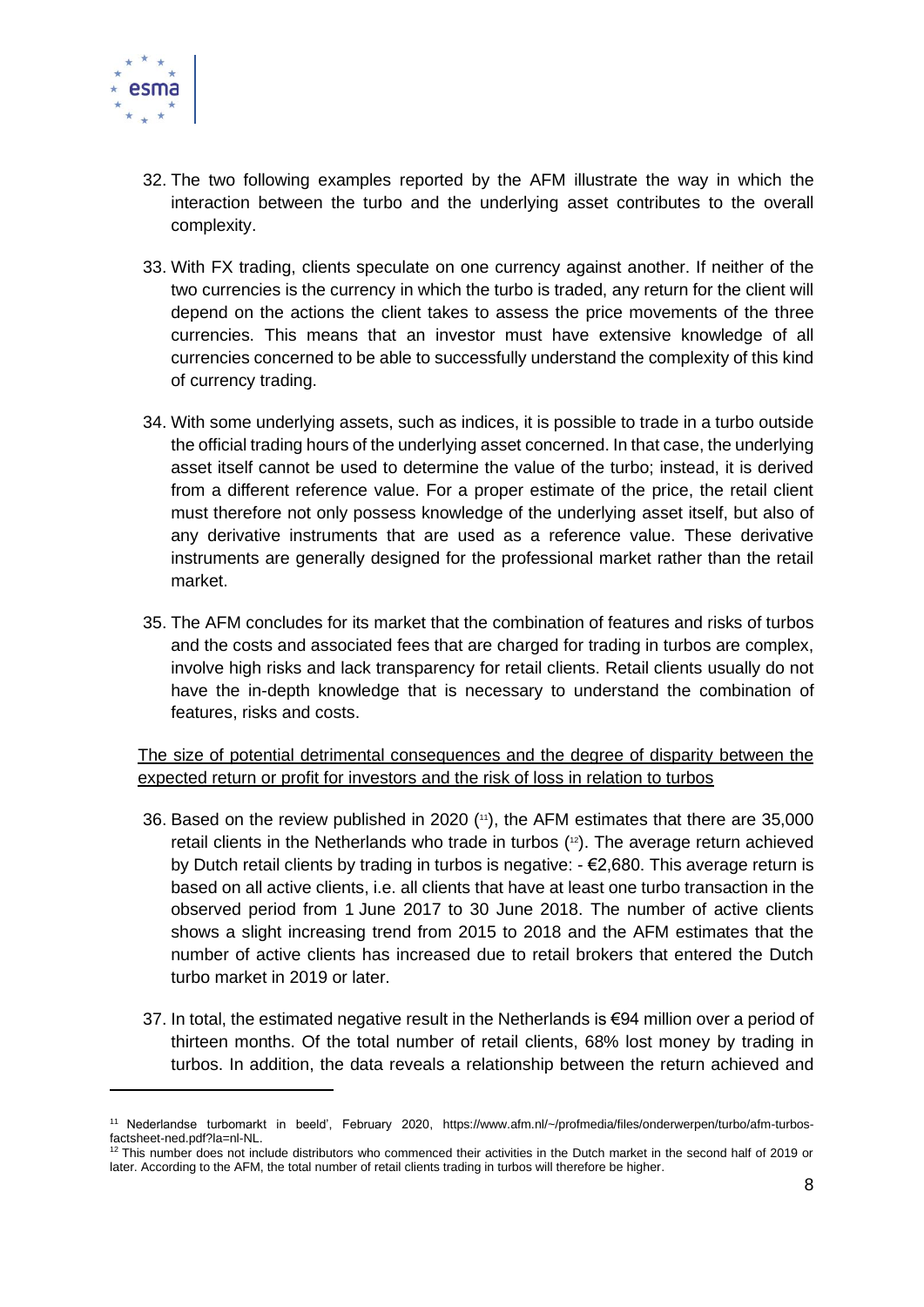

the leverage of the turbo. The higher the leverage, the more negative the average return achieved. It is also clear from the data that the more frequently retail clients trade in turbos, the higher the losses become. In particular, overall results per account tend to get worse with more transactions; accounts with more transactions also tend to use higher leverage, which is associated with worse outcomes. The AFM concludes that possessing more experience in trading in turbos does not lead to better results.

### The type of clients involved and the degree of innovation of turbos

- 38. Turbos are marketed on a large scale and distributed and sold to retail clients. The financial threshold for purchasing turbos is low. Clients can already purchase turbos with a small amount of money (€100 for example). The threshold is lowered further due to the fact that no transaction fees are charged for trading in turbos in some cases. Partly for that reason, turbos are accessible to a wide public. The notion of wide accessibility is reinforced by the fact that some turbo providers also offer widely purchased (basic) products, such as current accounts and savings accounts, and their brand name is therefore recognised by a wide public.
- 39. Retail clients with turbos invest indirectly in the underlying assets. This means that turbos more readily allow a wider public to trade in certain underlying assets, such as a variety of different commodities, which would otherwise not have been available to part of the public. Although a broader offer of investment options can be a good thing, where underlying assets are geared predominantly to the professional market, it may not be in the interests of retail clients to invest in them. The leverage of turbos also enables retail clients to trade larger positions in the underlying asset, which would not have been possible for the retail client in question without the leverage.
- 40. The AFM has established that some providers, partly due to the product governance rules of Directive 2014/65/EU, make buying turbos less accessible for the general public by making turbos less easy to find within the product range. Conversely, the AFM has found that other providers prominently advertise turbos on their website. Turbos are also promoted in a convenient manner via readily accessible events that are described by terms such as 'game' or 'competition', and that draw attention to the element of play in trading in turbos. This contrasts with the high risks involved and the complex nature of turbos.
- 41. Further, the application of technology contributes to the wide accessibility and ready availability of turbos. Some distributors, for instance, offer the option of issuing orders for turbos via apps. This means that constraints of place and time for trading in turbos are eased for retail clients. While ease of use can offer added value, this is all the more perilous in the case of turbos as it has become clear that the frequent trading and short terms contribute significantly to the losses with turbos.
- 42. The fact that turbos are mainly sold without advice or portfolio management means that distributors of turbos have limited insight into the personal situation or core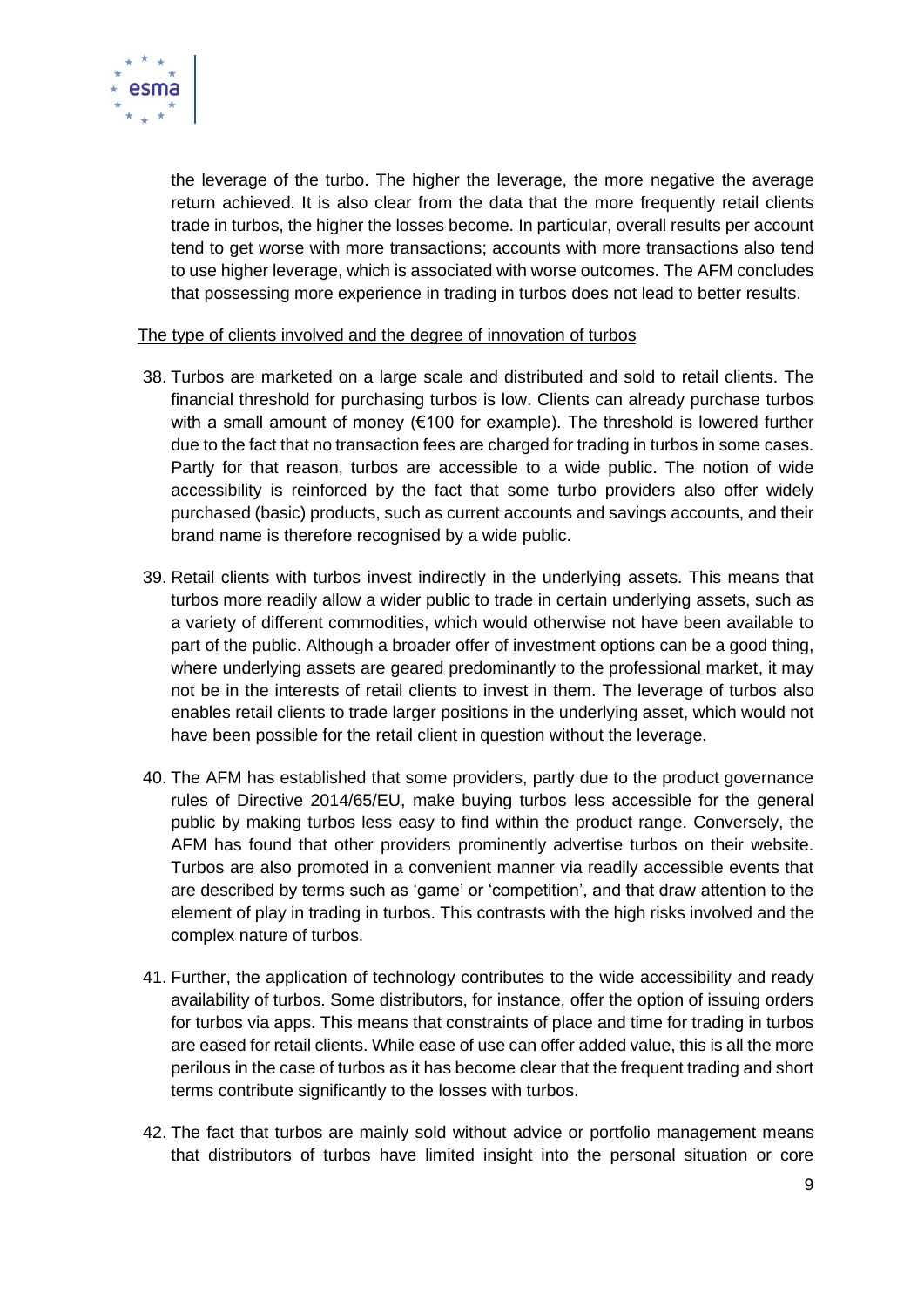

objectives of the client. This contributes to the significant risk that turbos are purchased by the general public rather than with a specifically described target group. The fact that the general public is involved in turbos contributes to the significant investor protection concern.

### The selling practices associated with turbos

- 43. Although turbos are complex products, they are offered to retail clients most commonly on electronic trading platforms, without the provision of investment advice or portfolio management. An assessment of appropriateness is required in such cases pursuant to Article 4:24 of the Dutch Financial Supervision Act (Wet op het financieel toezicht / Wft). Providers are obliged to warn clients if they judge the service or product to be inappropriate. However, this assessment alone does not prevent turbos, without applying restrictions, from winding up with clients for whom they are not appropriate.
- 44. In the Netherlands, turbos are regularly promoted in advertisements in a manner that draws attention to the element of play in trading in turbos. In the product brochures, turbos are often promoted as a product enabling the investor to profit more, more quickly or disproportionately from a specific price movement of the underlying asset. In addition, in some cases turbos are promoted in advertisements by offering reduced transaction fees or even no transaction fees at all for trading in turbos. Such promotions and incentives may divert clients' attention from the high risks associated with the product. They are targeted to attract retail clients and to incentivise trading. This is conducive to the risk that retail clients will consider these offers to be a core feature of the product, and this will compromise their ability to assess the actual risks of the product.
- 45. Further, the manner in which turbos are distributed in the Netherlands entails the risk that retail clients have an incorrect or incomplete understanding of the pricing mechanism for turbos and of the relations between the various parties in the distribution chain. The AFM explains this as follows:
	- (a) turbos are offered as a vehicle with which a retail client invests in an underlying asset. Turbos are traded via trading platforms. This combination may give rise to the impression for retail clients that the pricing mechanism for turbos works in a similar way to the pricing mechanism for the underlying asset. That is not so. Whereas the price of the underlying asset is formed, as a rule, by the mechanism of supply and demand of a large number of market parties, in the case of turbos, the retail client will often trade with a single counterparty only. Therefore, the retail client is strongly dependent on that counterparty for obtaining price information and for pricing;
	- (b) cooperation agreements may be in place between the various parties in the distribution chain for turbos - including the distributor, the counterparty trading with the retail client, the trading platform and the issuer - for instance, on making turbos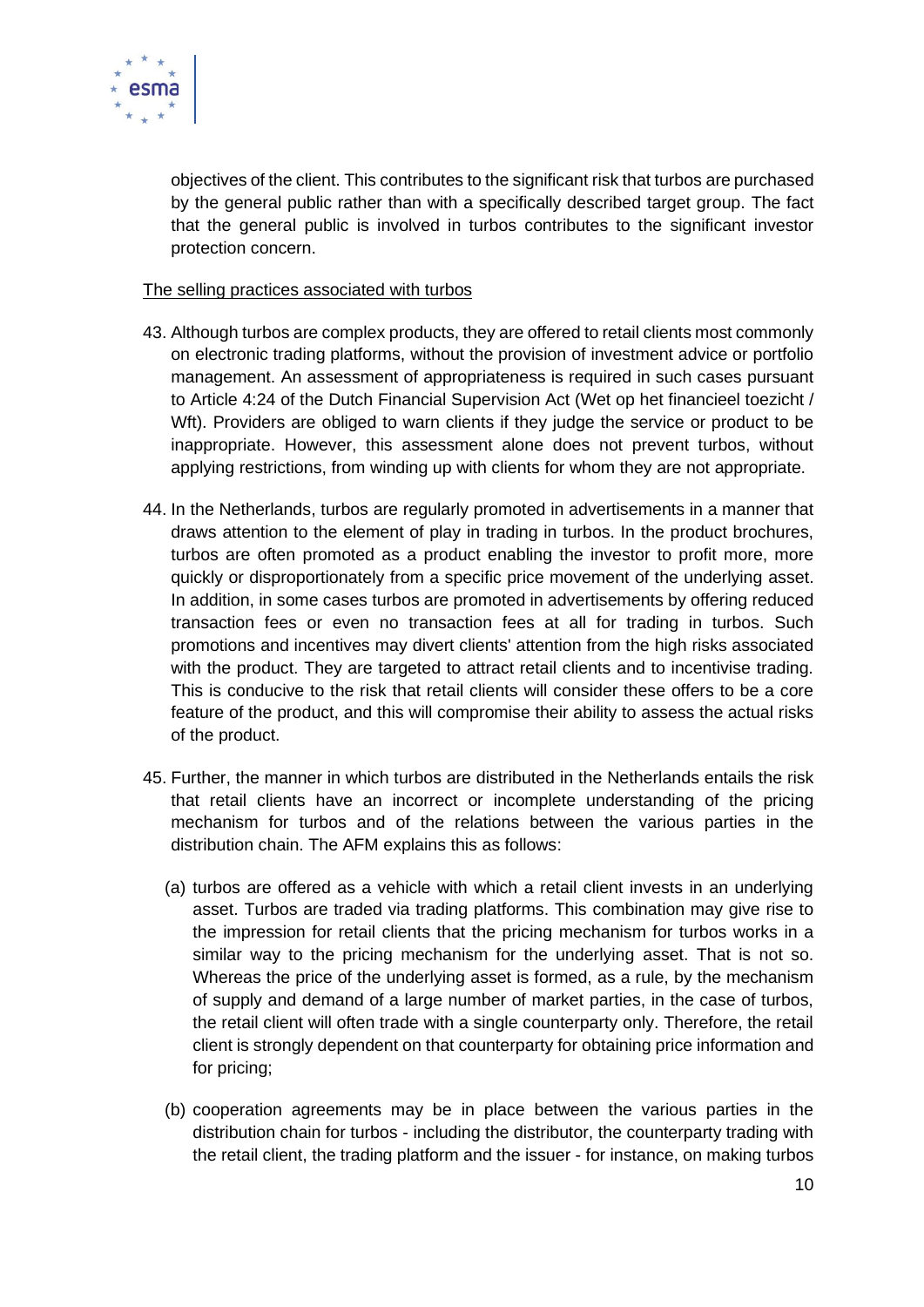

available for trading and on forwarding order flows. In some cases, various parties in the distribution chain are part of the same group of enterprises. This can give rise to a degree of interdependence of the interests of the parties in the distribution chain, of which the retail client may not be aware.

- 46. Furthermore, according to the AFM, turbos are very similar to CFDs which already are subject to the restrictions that decrease the risks for retail investors. The AFM examined the transaction data for turbos and published the results of the review in February 2020 ( <sup>13</sup>). The principal conclusion was that in the Netherlands turbos are generally traded with similar results to CFDs in terms of commercial outcomes for investors.
- 47. Based on its finding that in the Netherlands turbos are very similar to and similarly used by retail clients as CFDs, the AFM is of the view they should also be subject to similar restrictions as CFDs.
- 48. For the above reasons, the AFM reached the conclusion that turbos pose significant investor protection concerns in the Netherlands and that, without the national measures, turbos would continue to cause retail clients harm, inter alia, from potentially sudden and unexpected losses.

#### *Existing Union law regulatory requirements do not sufficiently address the risks*

- 49. The AFM believes that existing regulatory requirements applicable to turbos, including product governance, appropriateness and disclosure requirements, do not sufficiently address the threats posed to retail clients by these products for the following reasons:
	- (a) improving the provision of information does not have an influence on the specific characteristics or components of turbos. In particular, improving information does not reduce the significant risk of loss or the negative return on turbos. Secondly, the complexity of turbos as described above is such that even if the legal requirements to provide information, including under MiFID II  $(14)$  and the Prospectus Directive (<sup>15</sup>), are satisfied, the products will still be difficult to understand for retail clients;
	- (b) the suitability requirements are only applicable to the provision of investment advice and portfolio management. They are usually irrelevant in relation to the marketing, distribution or sale of turbos, which mostly occurs on electronic platforms, without the provision of investment advice or portfolio management. These requirements

<sup>&</sup>lt;sup>13</sup> Nederlandse turbomarkt in beeld', February 2020, https://www.afm.nl/~/profmedia/files/onderwerpen/turbo/afm-turbosfactsheet-ned.pdf?la=nl-NL.

<sup>&</sup>lt;sup>14</sup> Directive 2014/65/EU of the European Parliament and of the Council of 15 May 2014 on markets in financial instruments and amending Directive 2002/92/EC and Directive 2011/61/EU.

<sup>15</sup> Directive 2003/71/EC of the European Parliament and of the Council of 4 November 2003 on the prospectus to be published when securities are offered to the public or admitted to trading and amending Directive 2001/34/EC.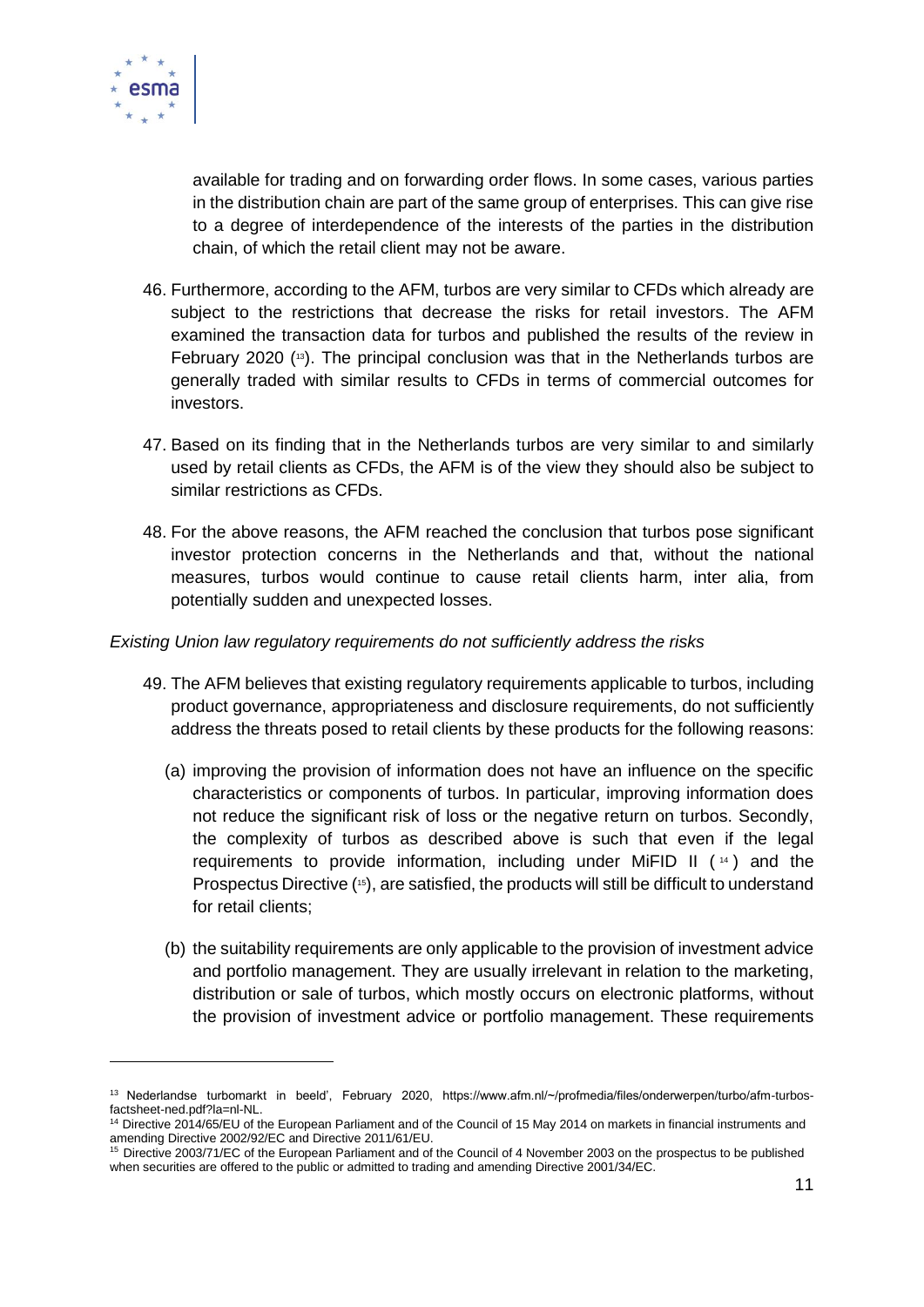

are therefore insufficient to remove the significant cause for investor protection concern;

- (c) turbos are complex financial products and are therefore subject to the appropriateness test. However, requirements with respect to appropriateness cannot prevent a retail client from trading in turbos even if non-appropriateness has been demonstrated. It is therefore unlikely that improved supervision and enforcement of compliance with the requirements pertaining to appropriateness would be able to remove the significant cause for concern about investor protection;
- (d) best execution requirements do not have an impact on the degree of complexity, the transparency or the characteristics and components of the product itself. This means that supervision or enforcement of these requirements cannot lead to a change in the complexity or of the features of turbos. Supervision and enforcement of the above-mentioned criteria therefore cannot remove the significant investor protection concerns identified;
- (e) as for product governance, the significant investor protection concerns pertain not only to an individual provider of turbos, but constitutes a market-wide issue involving numerous providers in the Netherlands, in the role of manufacturer, the role of counterparty in the transaction or in the role of distributor. An enforcement process involving each of such providers on the basis of product governance requirements is complex and highly intensive by its nature. Enforcement at all turbo providers would therefore be disproportionately burdensome for both the providers concerned and the responsible NCA. What is more, enforcement on the basis of product governance requirements cannot prevent newly developed or newly distributed turbos from raising concerns about investor protection.

*Improved supervision or enforcement would not better address the issue*

50. As already mentioned in paragraph 49 above, the AFM does not believe that improved supervision or enforcement of existing requirements can adequately address the concerns identified. The AFM rather believes that no improved supervision or enforcement could appropriately protect retail clients from the risks of turbos, as observed by the AFM.

## *Proportionality*

- 51. The AFM states that the national measures are justified and proportionate. The AFM considered alternative options, including warnings, disclosure remedies and other sales restrictions. However, none of these options were deemed sufficient to adequately protect retail clients from the risks posed by turbos.
- 52. The AFM deems it appropriate in selecting the restrictions for turbos to seek as much alignment as possible with the restrictions imposed on CFDs. According to the AFM,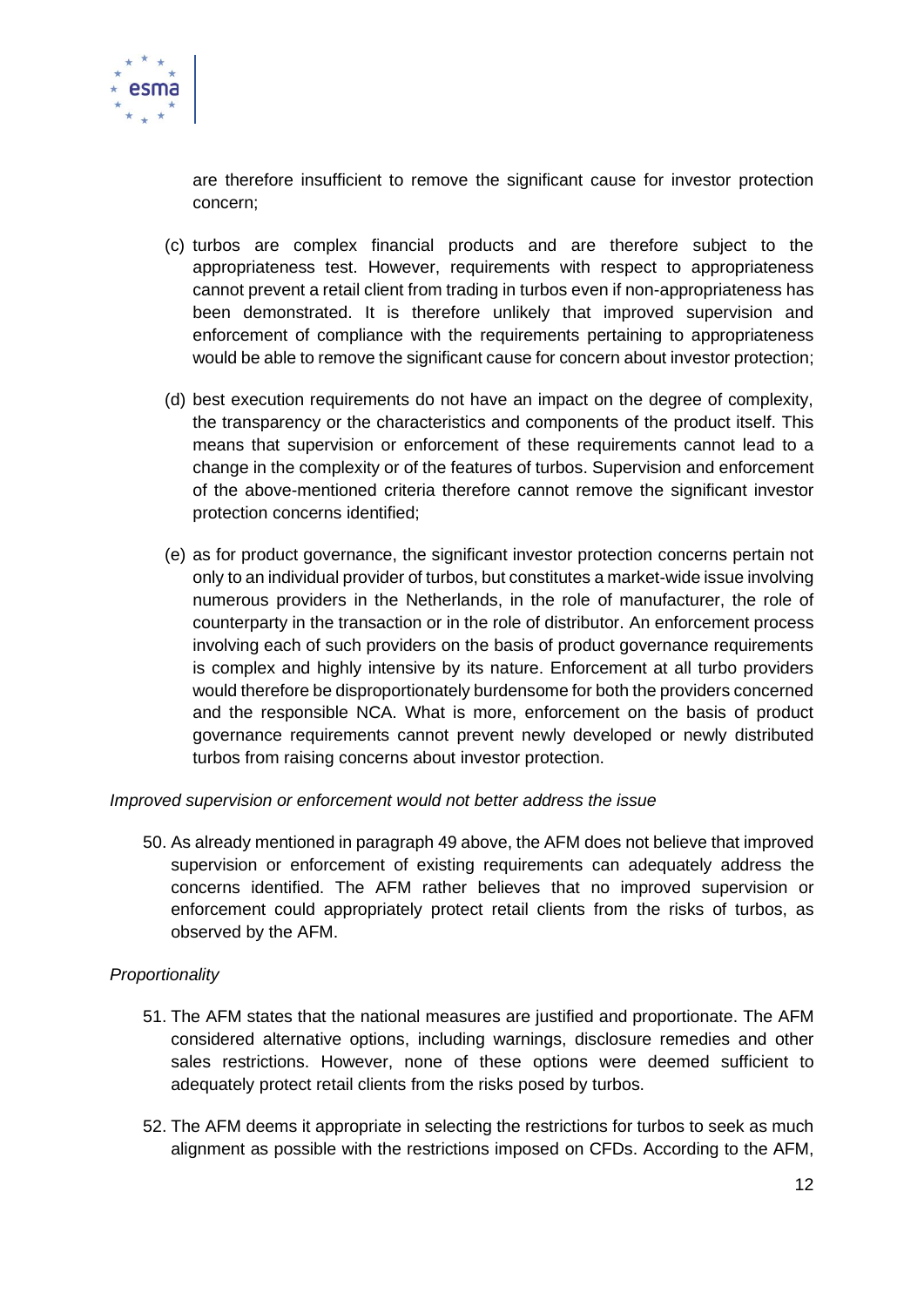

the reason for this is the high degree of similarity found in the Netherlands between the criteria and factors that have led to the significant investor protection concern for turbos and CFDs.

- 53. The AFM does not expect significant one-off or ongoing costs for firms. It does, however, expect a loss of revenue from fees and charges.
- 54. The AFM does also not see any significant costs to retail clients. To the contrary, retail clients' losses will likely be reduced.

### *Consultation of competent authorities in other relevant Member States*

- 55. The AFM informed ESMA that it has consulted NCAs in three other Member States that might be significantly affected by its measures, namely the French Autorité des marchés financiers (AMF), the German Bundesanstalt für Finanzdienstleistungsaufsicht (BaFin) and the Danish Finanstilsynet (DFSA).
- 56. Both BaFin and the AMF pointed to the differences between turbos and CFDs. For instance, both pointed out that – unlike CFDs – turbos never result in additional payment obligations for the investor. Furthermore, turbos – again unlike CFDs – are subject to Regulation (EU) 2017/1129 (<sup>16</sup>). Hence, prior to their marketing, distribution and sale, a prospectus needs to be drafted and approved by the relevant regulator. This results in better disclosure and transparency for investors. Unlike CFDs, turbos are typically listed and traded on regulated markets or multilateral trading facilities (MTFs). Lastly, both BaFin and the AMF believe that the losses incurred by the average turbo investor are smaller than the ones incurred by the average CFD investor and that turbo investors are less likely to lose on a cumulative basis than are CFD investors. The AMF underpins this assessment by referring to data showing that the percentage of turbo investors losing money is somewhat smaller than the percentage of CFD investors incurring losses. Similarly, the AMF points to data showing that the average loss by investor is smaller. The AMF further points out that the distribution channels for turbos are better regulated and operate in a less aggressive manner than the ones for CFDs. Furthermore, the AMF reported that it had received considerably less complaints relating to turbos than to CFDs.
- 57. The AFM appreciates the arguments brought forward by BaFin and the AMF. It does believe, however, that the arguably better disclosure does not result in a sufficiently better understanding of the product by retail clients considering the highly risky and complex nature of turbos. The AFM also believes that there is overlap in the investor

<sup>&</sup>lt;sup>16</sup> Regulation (EU) 2017/1129 of the European Parliament and of the Council of 14 June 2017 on the prospectus to be published when securities are offered to the public or admitted to trading on a regulated market, and repealing Directive 2003/71/EC (OJ L 168, 30.6.2017, p. 12–82).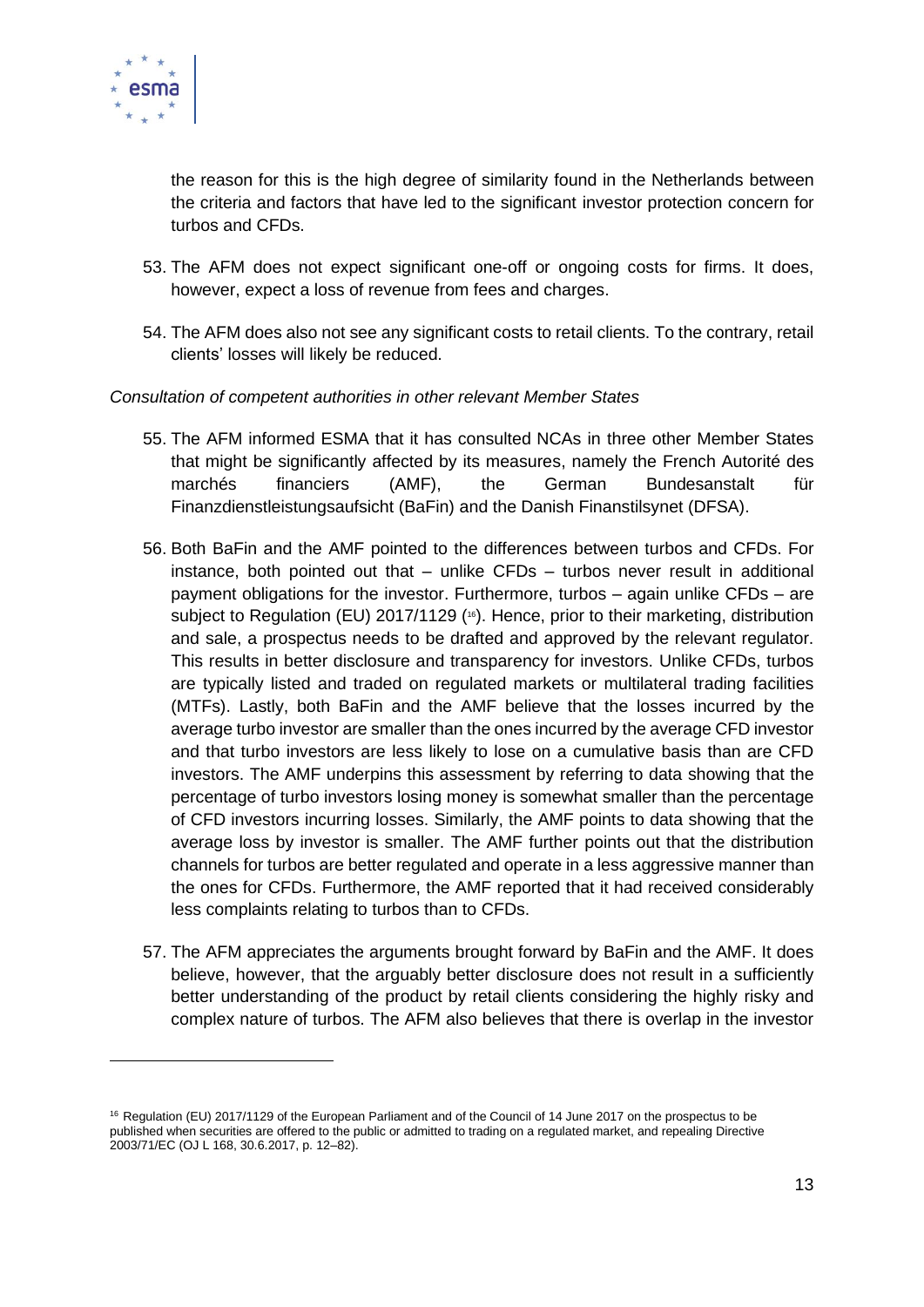

base of turbos and CFDs and that, based on its observations, the two products are marketed in the Netherlands side by side in some cases. Furthermore, the AFM points out that it is not clear-cut that the turbo investor losses are smaller than the CFD investor losses. The CFD loss figures vary by market and by provider according to data reported by several NCAs (17). The AFM analysis of the Dutch CFD market shows that 76% of CFD investors lose money and the average return is -/- EUR 1,201 in a twelve-month period (18). This compares to 68% of turbo investors losing money and the average return of -/- EUR 2,680 in a thirteen-month period. While a higher percentage of CFD investors loses money, the average return on turbos is worse. In addition, the AFM notes that the UK Financial Conduct Authority (FCA) issued national product intervention measures capturing CFD-like options ( <sup>19</sup> ), including turbo certificates, and that ESMA considered that this was justified and proportionate given the national specificities of the UK market ( <sup>20</sup>). The AFM believes that this, in connection with the other reasons mentioned above, is enough for a product intervention similar to the ones applicable to CFDs. This conclusion is further supported by the fact that turbos seem to be on the rise in the Netherlands as demonstrated by the entry of new turbo providers, some of them also offering CFDs.

*Discriminatory effect on services or activities provided from another Member States*

58. The AFM does not believe that the national measures have a discriminatory effect on services or activities provided from another Member States (including indirect discriminatory effect) because the national measures provide for equal treatment of the marketing, distribution or sale of the products regardless of the Member State from which those services or activities are carried out.

# *Consultation with public bodies competent for the oversight, administration and regulation of physical agricultural markets*

59. The AFM has no indications that turbos pose a serious threat to the orderly functioning and integrity of the national physical agricultural market. Nonetheless, the AFM consulted the Ministry of Agriculture, Nature and Food Quality, European Agriculture and Fisheries Policy and Food Security, which is the national public body competent for the oversight, administration and regulation of the physical agricultural market

<sup>&</sup>lt;sup>17</sup> See paragraph (35) of European Securities and Markets Authority Decision (EU) 2018/796 where the data of some NCAs are reported, https://eur-lex.europa.eu/legal-content/EN/TXT/?uri=CELEX:32018X0601(02).

<sup>18</sup> See section 3.1.3 of AFM national product intervention measures CFD, [https://www.afm.nl/en/nieuws/2019/apr/binaire-opties](https://www.afm.nl/en/nieuws/2019/apr/binaire-opties-cfds-interventies)[cfds-interventies.](https://www.afm.nl/en/nieuws/2019/apr/binaire-opties-cfds-interventies)

<sup>&</sup>lt;sup>19</sup> See the FCA press release https://www.fca.org.uk/news/press-releases/fca-confirms-permanent-restrictions-sale-cfds-and-cfdoptions-retail-consumers.

 $20$  Opinion of the European Securities and Markets Authority of 24 June 2019 on the product intervention measures relating to contracts for differences proposed by the Financial Conduct Authority of the United Kingdom, ESMA 35-43-1961.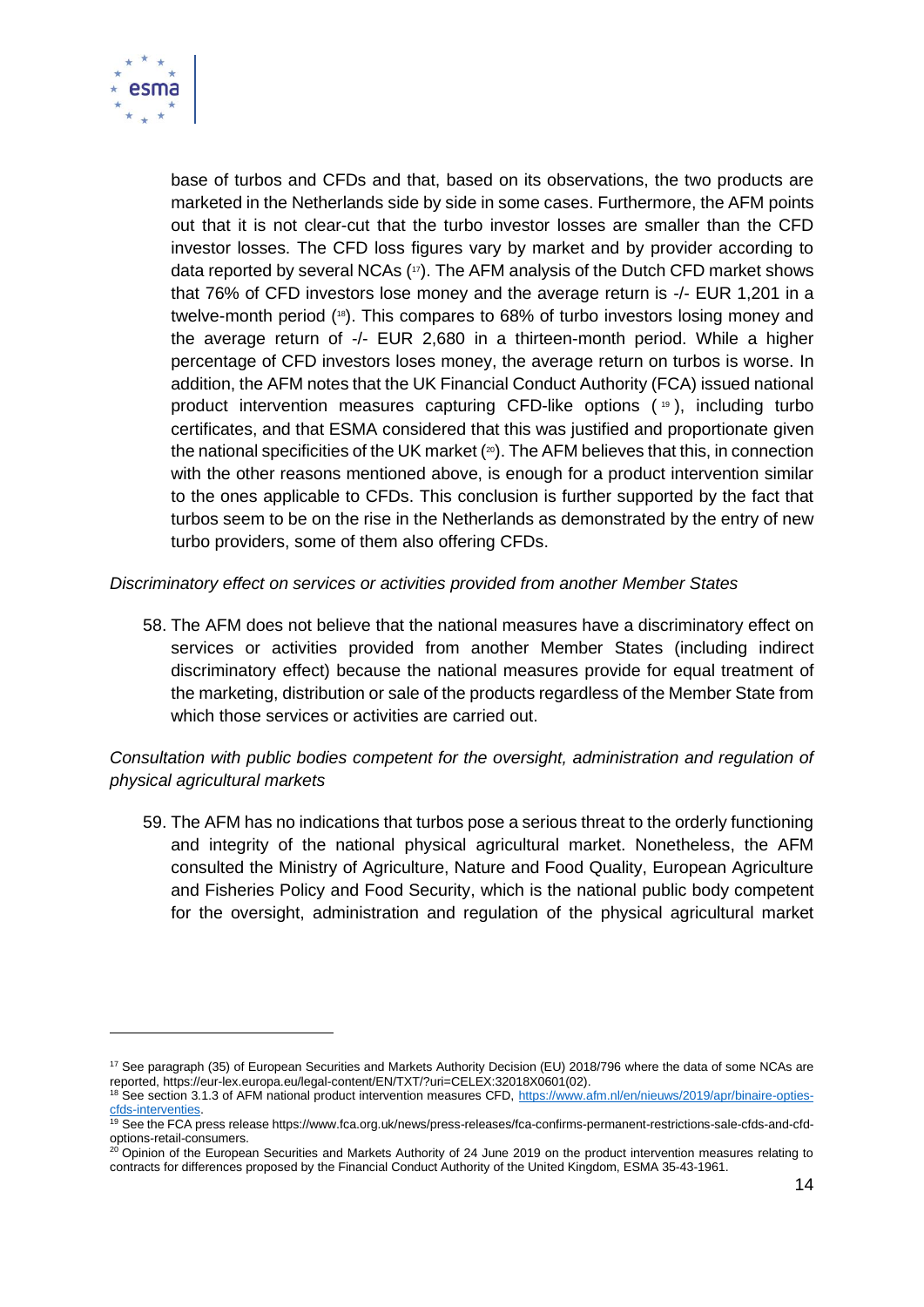

under Council Regulation (EC) No 1234/2007 ( <sup>21</sup>).This consultation did not lead to insights that would lead to different national measures.

### *Timely Notification*

60. The AFM notified ESMA and the other NCAs of the national measures not less than one month before the measures are intended to take effect.

### **3. ESMA's assessment of the national measures' justification and proportionality**

- 61. In its assessment of the justification and proportionality of the national measures, ESMA has taken into account (i) the reasons provided by the AFM in its notification of the national measures and in subsequent exchanges, as resulting from this opinion; (ii) the AFM's consultation paper, including the accompanying cost-benefit-analysis and the analysis of data provided on significant losses incurred by Dutch retail clients; (iii) the complexity of turbos; (iv) the lack of transparency in their pricing; and (v) the AFM's assessment of the turbo market in the Netherlands and its evolution.
- 62. In ESMA's measures (<sup>22</sup>), ESMA acknowledged that turbos, despite differing in various respects from CFDs, also have similarities with CFDs and that ESMA and the NCAs would monitor whether detrimental consequences for retail clients similar to those observed in relation to CFDs would also arise in respect of products with similar or comparable features to CFDs. For the purposes of the national measures, ESMA has assessed the relevance of the AFM's supervisory experience, in particular the evidence concerning the significant losses of Dutch retail clients when investing in turbos and the recent expansion of the turbo retail market in the Netherlands.
- 63. Given these national specificities, ESMA considers that the national measures are justified and proportionate.
- 64. Furthermore, the AFM has considered less restrictive measures. However, such measures would not adequately address the significant investor protection concerns identified by the AFM in respect of the offer of turbos to retail clients in the Netherlands.
- 65. It is also noteworthy that the AFM does not propose to prohibit the marketing, distribution or sale of turbos to retail clients altogether. Instead, based on the national specificities which indicate that turbos are used by Dutch retail investors and are

<sup>&</sup>lt;sup>21</sup> Council Regulation (EC) No 1234/2007 of 22 October 2007 establishing a common organisation of agricultural markets and on specific provisions for certain agricultural products (Single CMO Regulation) (OJ L 299, 16.11.2007, p. 1–149). <sup>22</sup> European Securities and Markets Authority Decision (EU) 2018/796 of 22 May 2018 to temporarily restrict contracts for differences in the Union in accordance with Article 40 of Regulation (EU) No 600/2014 of the European Parliament and of the Council (OJ L 136, 1.6.2018, p. 50).

differences in the Union in accordance with Article 40 of Regulation (EU) No 600/2014 of the European Parliament and of the<br>15  $22$  European Securities and Markets Authority Decision (EU) 2018/796 of 22 May 2018 to temporarily restrict contracts for Council (OJ L 136, 1.6.2018, p. 50).